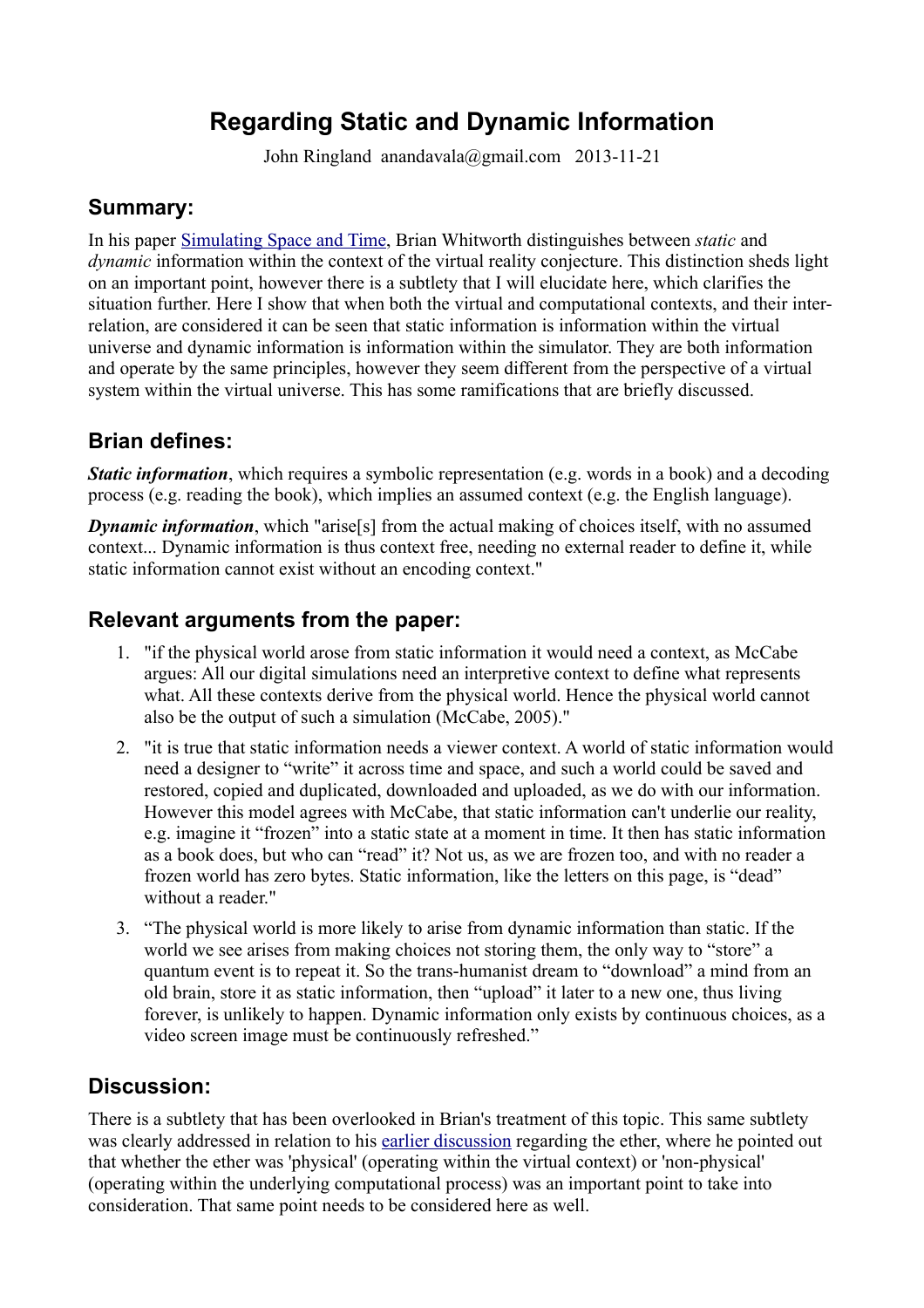What Brian defined as "static information" is information that exists entirely within the virtual universe. There are virtual symbols and virtual systems using encoding/decoding contexts that exist within the virtual universe. This is the case for the reading of a book.

This comes to the surface in argument 1 quoted above, particularly in McCabe's statement "*All these contexts derive from the physical world.*" If this is true then it does follow that "*the physical world cannot also be the output of such a simulation.*"

However what if there is an encoding/decoding context that exists only within the simulator and not in the virtual universe at all? That context is exactly what [SMN](http://anandavala.info/SystemSimulation.pdf) describes, hence understanding the subtlety elucidated in this document will assist in understanding SMN.

In SMN there is information that exists entirely within the simulator (Other, TBC, transcendent process, Noumena, etc). As the simulator iterates the SMN algorithm the state vector of the system model is decoded by the causal matrix of the system model, using the encoding/decoding scheme built into the system model. Thus information exists and flows within the simulator as the SMN algorithm iteratively processes the system model.

This information still requires an information medium in which discernible differences can be encoded as well as an information process to decode them. However from our perspective (as virtual systems) we cannot discern it as information. It manifests to us as our existence, our awareness, our choices, the seething activity of the vacuum, the ceaseless motion of particles, etc.

So what Brian calls "dynamic information" is information that operates within the simulator and therefore outside of the virtual universe, yet animates the virtual universe, whilst what he calls "static information" is information that operates inside the virtual universe and can be discerned as information by virtual systems. Both are just information, although they seem very different from a perspective embedded within the virtual universe.

To clarify this issue further, consider argument 2 quoted above. I will address the various points made in it:

- That which 'writes' information "*across time and space*" is the simulator operating outside of time and space. None of this is discernible as information from the perspective of a virtual system, yet it underlies the existence of the virtual system and could be understood as dynamic information, as defined by Brian.
- The SMN system model can be saved and restored but only from within the transcendent computational context (the TBC), not from within the virtual universe.
- If the simulation was to be paused the simulation process is still running but performing null cycles. Within the virtual universe it is true that all virtual systems are frozen so there can be no virtual reader so no virtual information exists within the virtual universe. However the simulation process is still operating as a reader of the system model thus there is always transcendent information. So in answer to Brian's question "*who can 'read' it?*" the answer is, there are no virtual beings to read it because they are all frozen, however the simulator is still a 'reader'.

Imagine a virtual being living inside the virtual world of a computer game that is running on a computer that we control. That virtual being cannot pause and restart the game because once paused the virtual world, including the virtual being is frozen, however from our perspective (outside the virtual world) we can easily pause and restart the game.

Also, the virtual being cannot save the game (including the entire virtual world) onto a virtual disk within the virtual world and then restore the game later. However the entire game can be saved onto the hard-drive of the computer on which the game is running.

Certain things are impossible from within a virtual world, which are possible from outside the virtual world – hence the two contexts need to be carefully considered.